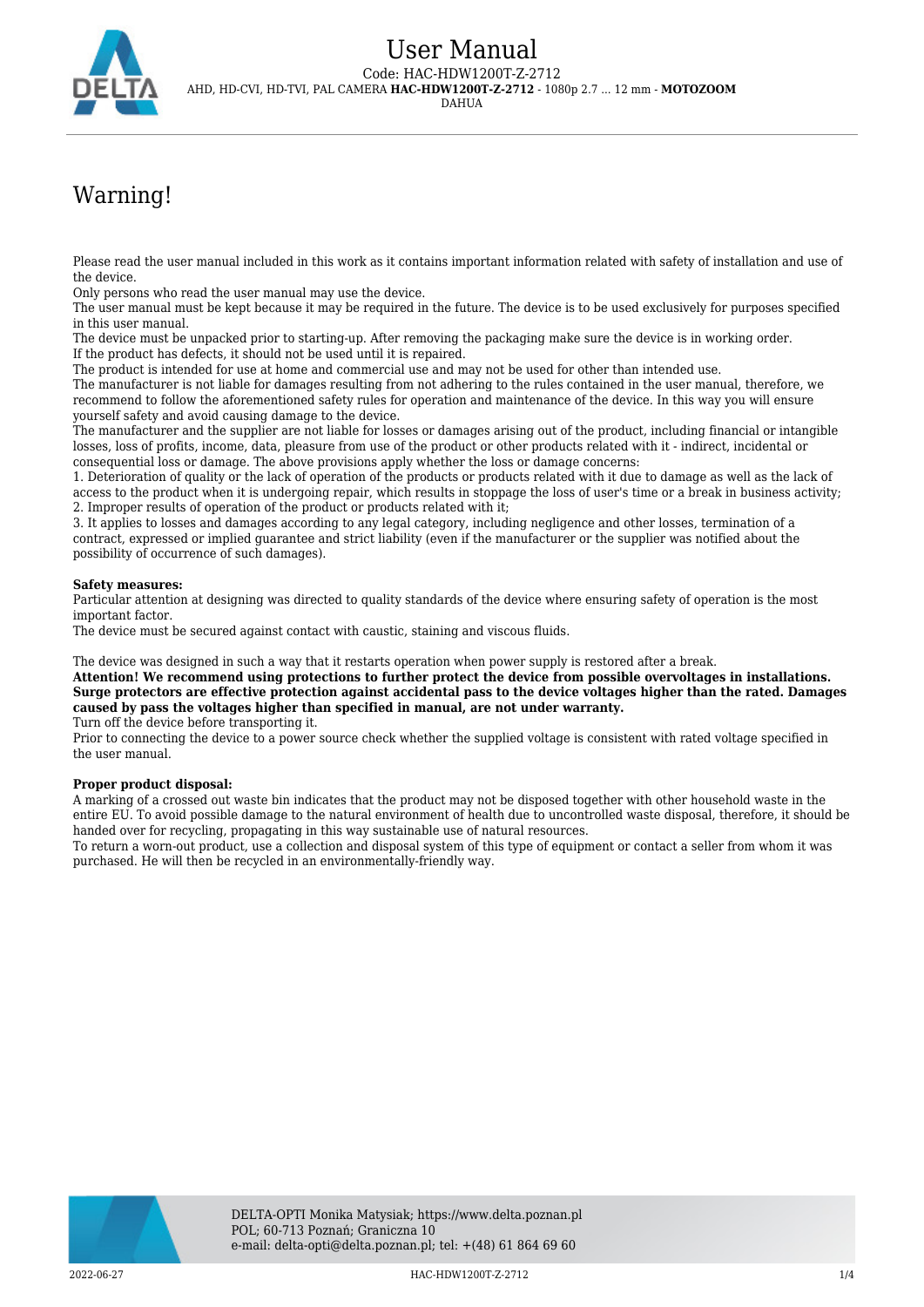

## User Manual Code: HAC-HDW1200T-Z-2712 AHD, HD-CVI, HD-TVI, PAL CAMERA **HAC-HDW1200T-Z-2712** - 1080p 2.7 ... 12 mm - **MOTOZOOM** DAHUA

Megapixel camera with 1/2.7" CMOS sensor and AHD / HD-CVI / HD-TVI / PAL.

The AHD / HD-CVI / HD-TVI interface allows to transmission of analog video signal via coaxial cable in 1080p resolution. During transmission there are no delays and is maintained the original, high quality image.

In the case of video transmission using a twisted pair cable and matching transformers (balun), be aware of the possibility of signal reflections and interfering signals.

Setting the camera in PAL mode allows to obtain an image in 960H resolution.

Attention! The camera default setting is HD-CVI standard. To change the camera standard you need use the PFM820 controller, available separately.



| Standard:                        | AHD, HD-CVI, HD-TVI, CVBS                                                                                                                 |
|----------------------------------|-------------------------------------------------------------------------------------------------------------------------------------------|
| Sensor:                          | 1/2.7 " Progressive Scan CMOS                                                                                                             |
| Matrix size:                     | $2.1$ Mpx                                                                                                                                 |
| Resolution:                      | • AHD / HD-CVI / HD-TVI :<br>1920 x 1080 - 1080p,<br>1280 x 720 - 720p<br>$\cdot$ CVBS :<br>960 x 576 - 960H                              |
| IR illuminator support:          | ICR - Movable InfraRed filter                                                                                                             |
| Video output:                    | 1 Vpp 75 Ω, AHD / HD-CVI / HD-TVI / CVBS - To change the standard, in which the<br>camera is operating, the PFM820 controller is required |
| OSD menu:                        | OSD menu available via DAHUA recorder                                                                                                     |
| Lens:                            | 2.7  12 mm - Motozoom, The camera does not have auto-focus function                                                                       |
| View angle:                      | $\cdot$ 106 °  33 ° (manufacturer data)<br>$\cdot$ 103 °  33 ° (our tests result)                                                         |
| S/N ratio:                       | $> 65$ dB                                                                                                                                 |
| Range of IR illumination:        | 60 m                                                                                                                                      |
| IR illuminator power adjustment: | Automatic                                                                                                                                 |



2022-06-27 HAC-HDW1200T-Z-2712 2/4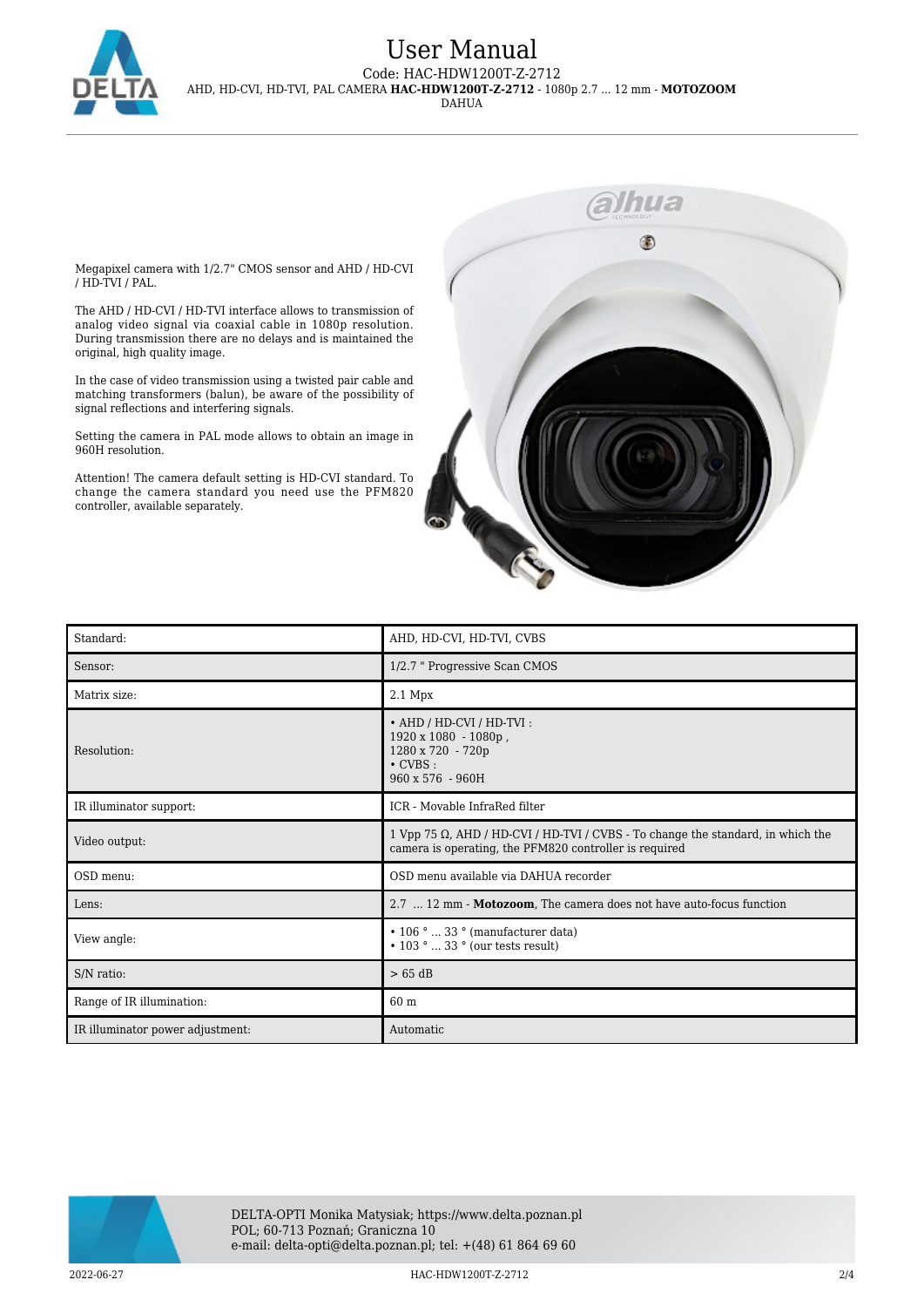

## User Manual Code: HAC-HDW1200T-Z-2712 AHD, HD-CVI, HD-TVI, PAL CAMERA **HAC-HDW1200T-Z-2712** - 1080p 2.7 ... 12 mm - **MOTOZOOM** DAHUA

| Main features:         | • ICR - Movable InfraRed filter<br>• 2D-DNR - Digital Noise Reduction<br>• BLC/HLC - Back Light / High Light Compensation<br>• D-WDR - Wide Dynamic Range<br>• AGC - Automatic Gain Control<br>• Auto White Balance |
|------------------------|---------------------------------------------------------------------------------------------------------------------------------------------------------------------------------------------------------------------|
| Power supply:          | 12 V DC / 270 mA                                                                                                                                                                                                    |
| Housing:               | Dome, Metal                                                                                                                                                                                                         |
| Vandal-proof:          |                                                                                                                                                                                                                     |
| Color:                 | White                                                                                                                                                                                                               |
| "Index of Protection": | <b>IP67</b>                                                                                                                                                                                                         |
| Operation temp:        | $-30 °C  60 °C$                                                                                                                                                                                                     |
| Weight:                | $0.58$ kg                                                                                                                                                                                                           |
| Dimensions:            | Ø 122 x 104 mm                                                                                                                                                                                                      |
| Manufacturer / Brand:  | <b>DAHUA</b>                                                                                                                                                                                                        |
| Guarantee:             | 3 years                                                                                                                                                                                                             |

Camera is out from clamping ring:



Mounting side view: